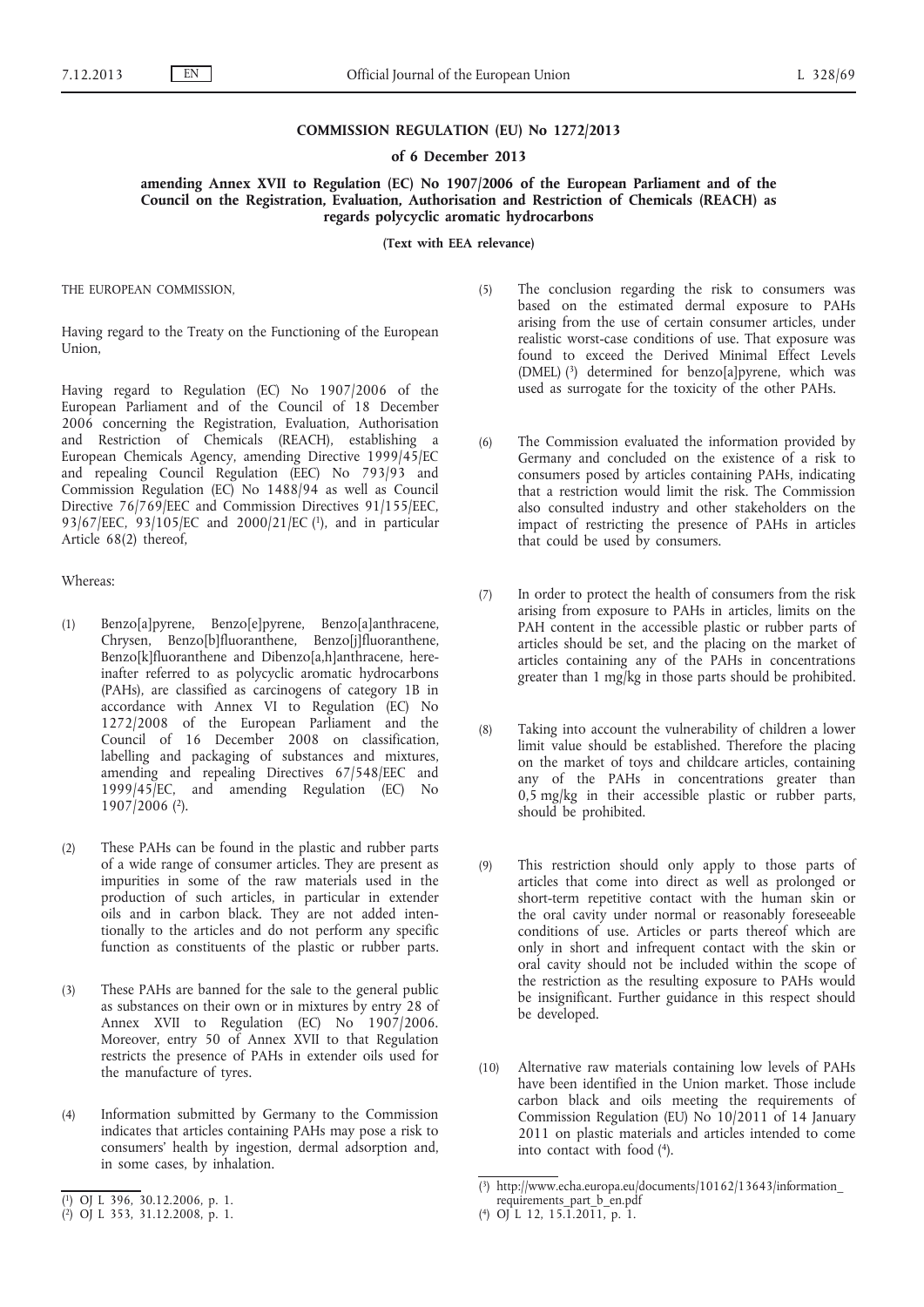- (11) The Commission should review the existing limit values adopted in this restriction in particular in the light of new scientific information, including information on the migration of PAHs from plastic and rubber materials of the articles covered, as well as on alternative raw materials. The availability and reliability of testing methods should also be considered in this review of new scientific information.
- (12) Regulation (EC) No 1907/2006 should therefore be amended accordingly.
- (13) It is appropriate to provide for a reasonable period of time for the stakeholders concerned to take the measures that may be required to comply with the measures set out in this Regulation.
- (14) A restriction on the placing on the market of secondhand articles and articles that are in the supply chain at the date of entry into application of this Regulation could pose difficulties for enforcement. Therefore, the

restriction should not apply to articles placed on the market for the first time before that date.

(15) The measures provided for in this Regulation are in accordance with the opinion of the Committee established under Article 133 of Regulation (EC) No 1907/2006,

HAS ADOPTED THIS REGULATION:

#### *Article 1*

Annex XVII to Regulation (EC) No 1907/2006 is amended in accordance with the Annex to this Regulation.

#### *Article 2*

This Regulation shall enter into force on the twentieth day following that of its publication in the *Official Journal of the European Union*.

It shall apply from 27 December 2015.

This Regulation shall be binding in its entirety and directly applicable in all Member States.

Done at Brussels, 6 December 2013.

*For the Commission The President* José Manuel BARROSO